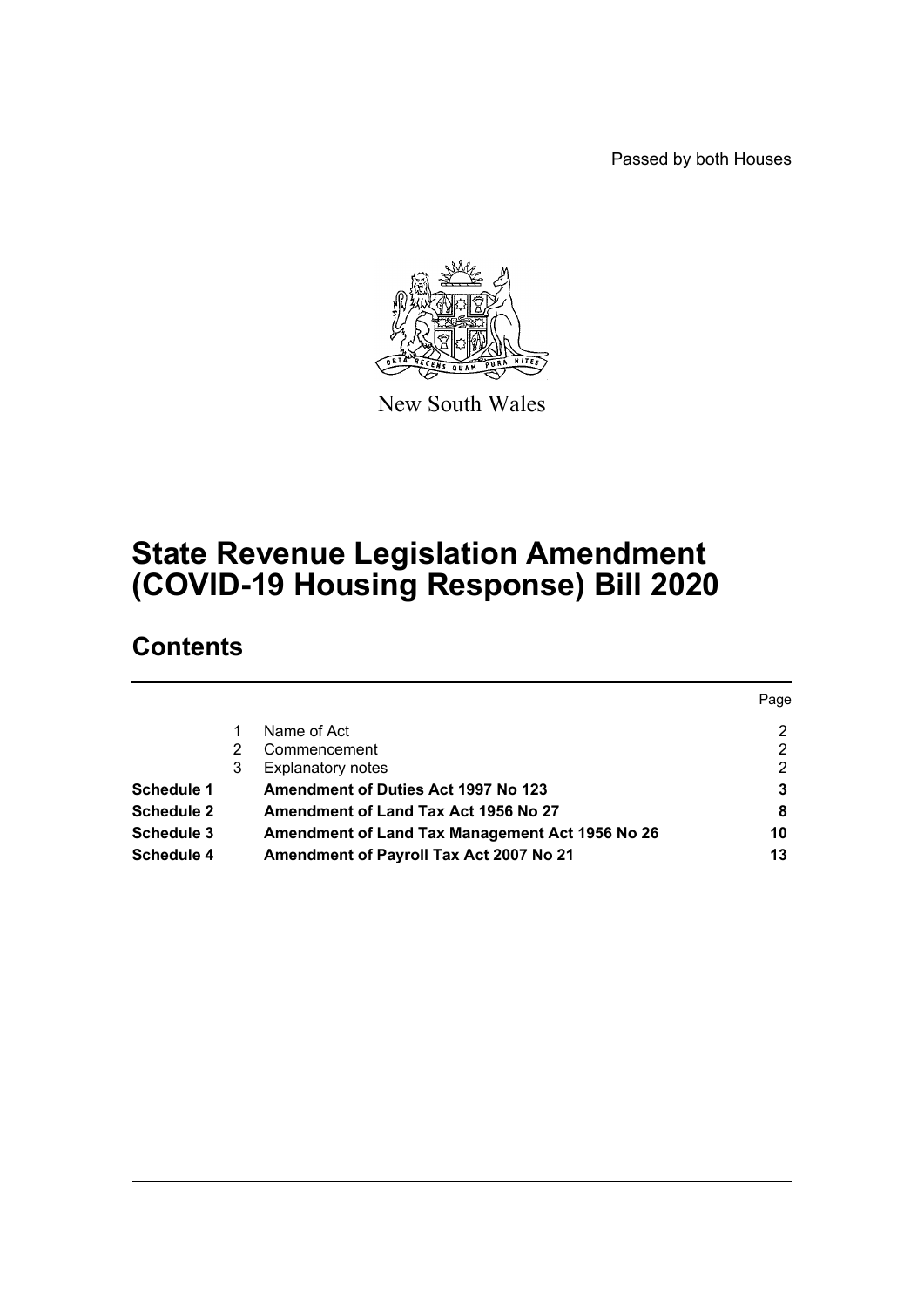*I certify that this public bill, which originated in the Legislative Assembly, has finally passed the Legislative Council and the Legislative Assembly of New South Wales.*

> *Clerk of the Legislative Assembly. Legislative Assembly, Sydney, , 2020*



New South Wales

# **State Revenue Legislation Amendment (COVID-19 Housing Response) Bill 2020**

Act No , 2020

An Act to make miscellaneous amendments to certain State revenue legislation in connection with stamp duty concessions under the First Home Buyers Assistance scheme, concessional land tax treatment for certain build-to-rent properties and payroll tax exemptions for payments under the Commonwealth's Aged Care Workforce Retention Grant Opportunity program; and for related purposes.

*I have examined this bill and find it to correspond in all respects with the bill as finally passed by both Houses.*

*Assistant Speaker of the Legislative Assembly.*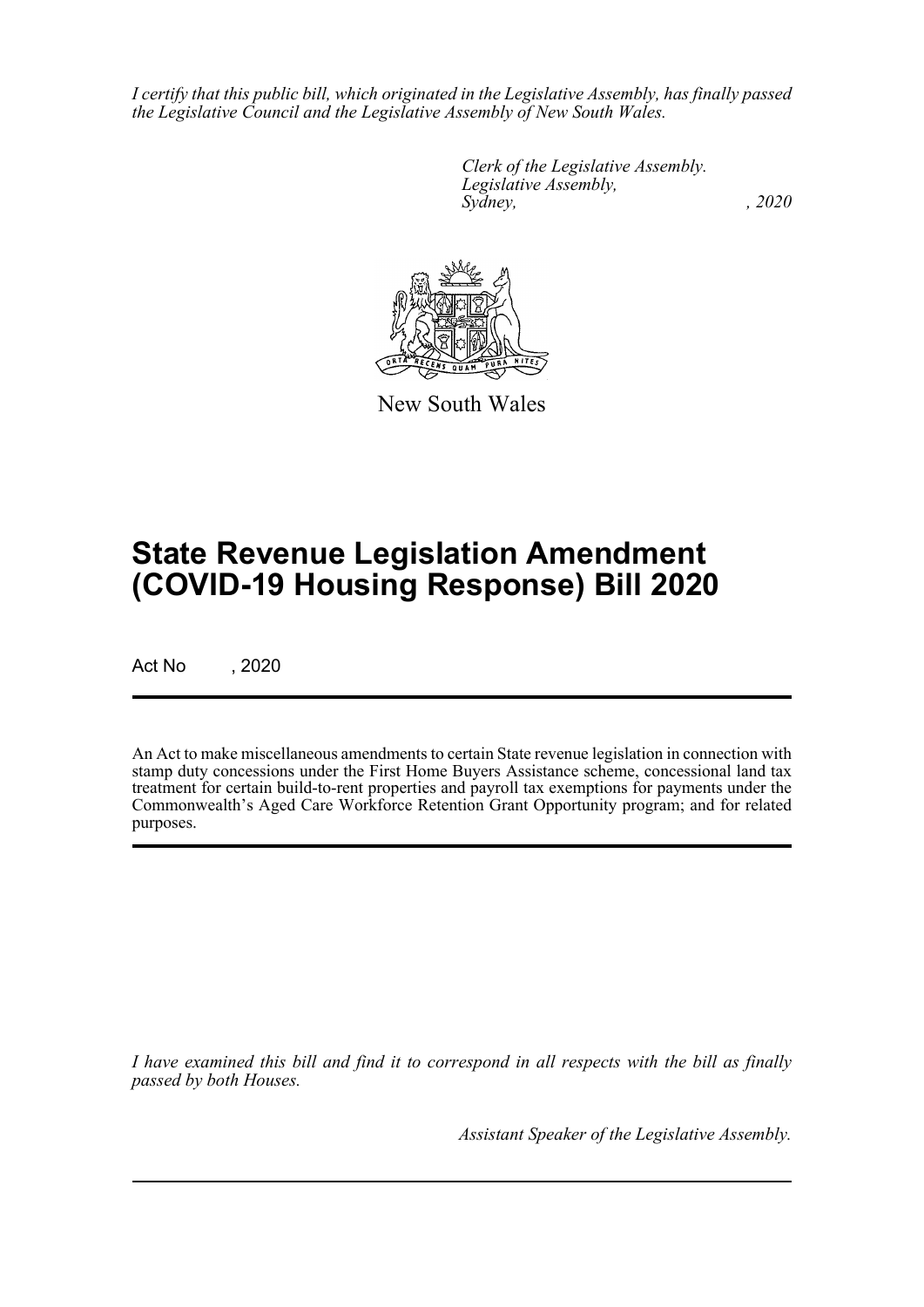State Revenue Legislation Amendment (COVID-19 Housing Response) Bill 2020 [NSW]

## <span id="page-2-0"></span>**The Legislature of New South Wales enacts—**

### **1 Name of Act**

This Act is the *State Revenue Legislation Amendment (COVID-19 Housing Response) Act 2020*.

#### <span id="page-2-1"></span>**2 Commencement**

This Act commences on the date of assent to this Act.

#### <span id="page-2-2"></span>**3 Explanatory notes**

The matter appearing under the heading "Explanatory note" in any of the Schedules does not form part of this Act.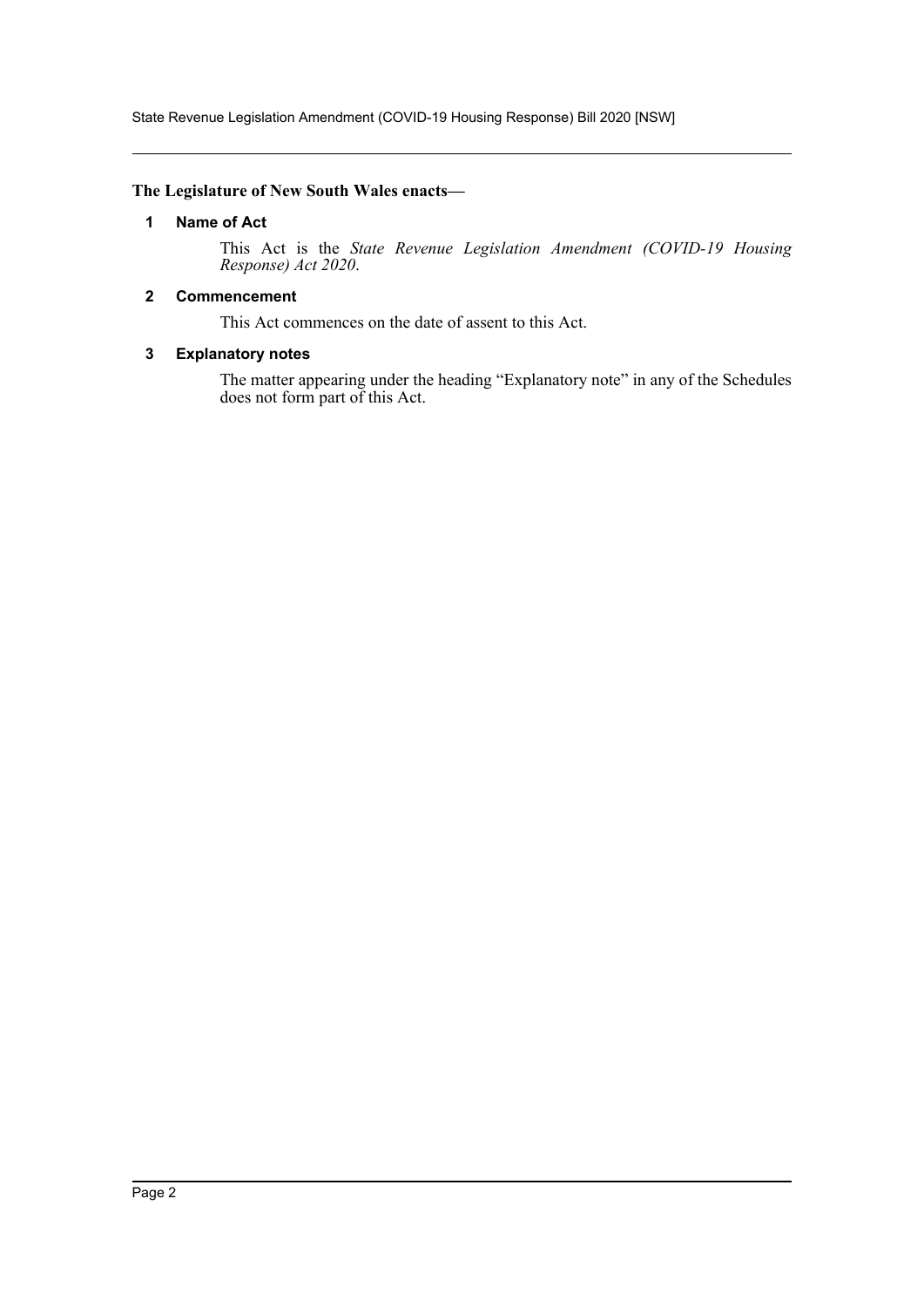# <span id="page-3-0"></span>**Schedule 1 Amendment of Duties Act 1997 No 123**

## **[1] Section 64 Conversion of land use entitlement to different form of title**

Omit "section 78A (which relates" from section 64(c)(iv).

Insert instead "section 78A or 78AA (which relate".

#### **[2] Section 74 Eligible agreements or transfers**

Insert after section 74(3)—

- (4) Despite subsection (3), in relation to an agreement for sale or transfer or a transfer entered into during the period beginning on 1 August 2020 and ending on 31 July 2021 (other than a transfer made in conformity with an agreement for sale or transfer entered into before 1 August 2020), the dutiable value of the dutiable property that is the subject of the agreement or transfer must be less than—
	- (a) \$1,000,000 if the property has a private dwelling that is a new home built on it, or
	- (b) \$800,000 if the property has a private dwelling that is not a new home built on it, or
	- (c) \$500,000 if the property comprises a vacant block of residential land.
- (5) In this section, *new home* has the same meaning as in section 4A of the *First Home Owner Grant (New Homes) Act 2000*.

#### **[3] Section 78AA**

Insert after section 78A—

#### **78AA Duty payable on certain agreements and transfers entered into during year commencing 1 August 2020**

- (1) This section applies, and section 78A does not apply, to an agreement for sale or transfer or a transfer entered into during the period beginning on 1 August 2020 and ending on 31 July 2021 (other than a transfer made in conformity with an agreement for sale or transfer entered into before 1 August 2020).
- (2) If an application concerning an eligible agreement or transfer to which this section applies is approved and the dutiable value of the dutiable property that is the subject of the agreement or transfer is not more than the following amounts, no duty is chargeable on the agreement or transfer—
	- (a) \$800,000 if the property has a private dwelling that is a new home built on it,
	- (b) \$650,000 if the property has a private dwelling that is not a new home built on it,
	- (c) \$400,000 if the property comprises a vacant block of residential land.
- (3) If an application concerning an eligible agreement or transfer to which this section applies is approved in respect of property that has a private dwelling that is a new home built on it and subsection  $(2)(a)$  does not apply to the agreement or transfer, the rate of duty chargeable in respect of the agreement or transfer is to be calculated in accordance with the following formula—

$$
N - \left(\frac{\$1,000,000 - V}{\$200,000} \times D\right)
$$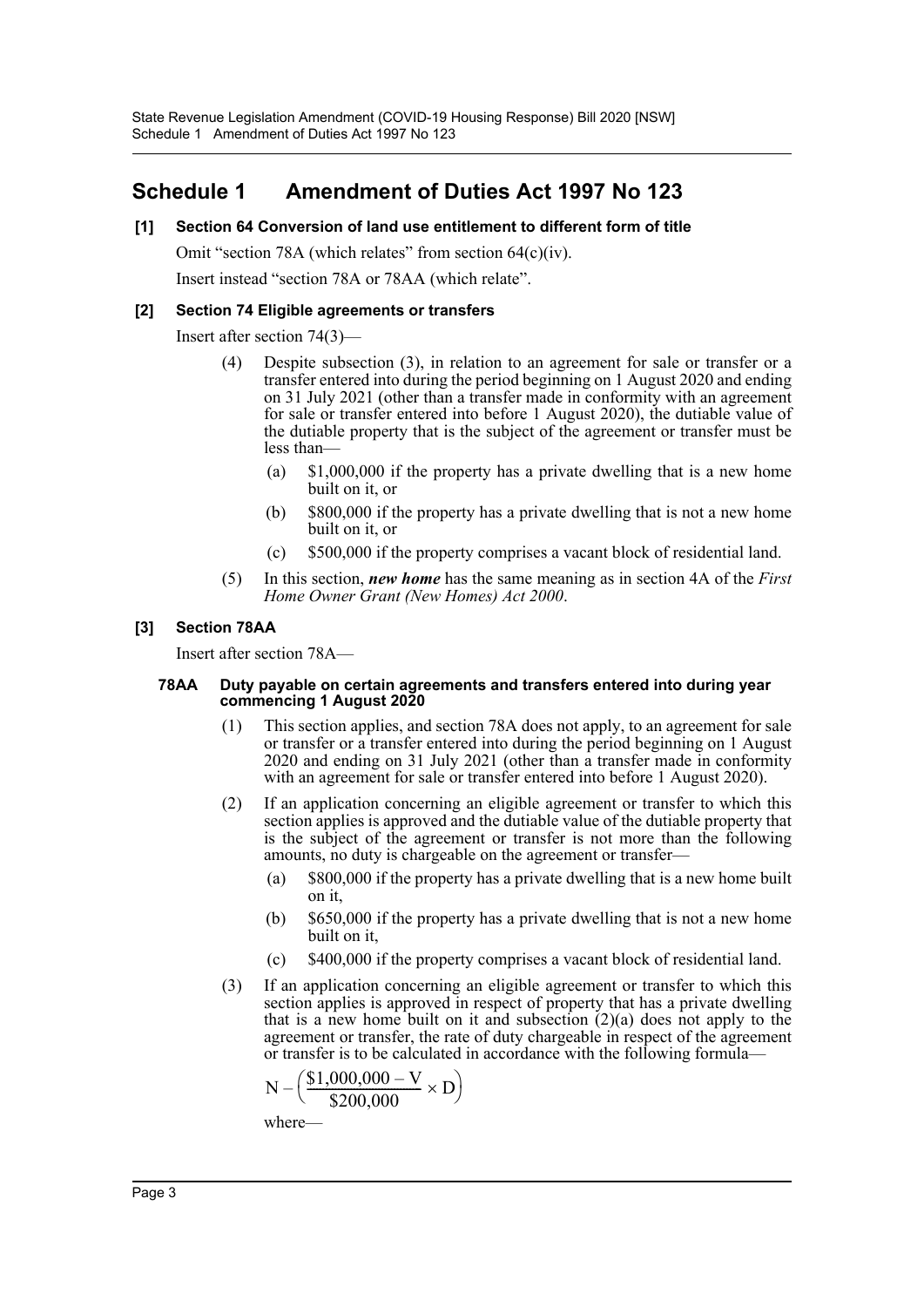*N* is the amount of duty (calculated in accordance with section 32) that would otherwise be payable in respect of the agreement or transfer.

*V* is the dutiable value of the dutiable property that is the subject of the agreement or transfer.

*D* is the amount of duty (calculated in accordance with section 32) that would otherwise be payable in respect of an agreement or transfer relating to property that has a private dwelling built on it and has a dutiable value of \$800,000.

**Note.** An agreement or transfer in respect of property that has a private dwelling that is a new home built on it is not an eligible agreement or transfer if the dutiable value of the property is \$1,000,000 or more. See section 74(4)(a).

(4) If an application concerning an eligible agreement or transfer to which this section applies is approved in respect of property that has a private dwelling that is not a new home built on it and subsection  $(2)(b)$  does not apply to the agreement or transfer, the rate of duty chargeable in respect of the agreement or transfer is to be calculated in accordance with the following formula—

$$
N - \left(\frac{\$800,000 - V}{\$150,000} \times D\right)
$$

where—

*N* is the amount of duty (calculated in accordance with section 32) that would otherwise be payable in respect of the agreement or transfer.

*V* is the dutiable value of the dutiable property that is the subject of the agreement or transfer.

*D* is the amount of duty (calculated in accordance with section 32) that would otherwise be payable in respect of an agreement or transfer relating to property that has a private dwelling built on it and has a dutiable value of  $$650,000$ .

**Note.** An agreement or transfer in respect of property that has a private dwelling that is not a new home built on it is not an eligible agreement or transfer if the dutiable value of the property is \$800,000 or more. See section 74(4)(b).

(5) If an application concerning an eligible agreement or transfer to which this section applies is approved in respect of property that comprises a vacant block of residential land and subsection  $(2)(c)$  does not apply to the agreement or transfer, the rate of duty chargeable in respect of the agreement or transfer is to be calculated in accordance with the following formula—

$$
N - \left( \frac{\$500,000 - V}{\$100,000} \times D \right)
$$

where—

*N* is the amount of duty (calculated in accordance with section 32) that would otherwise be payable in respect of the agreement or transfer.

*V* is the dutiable value of the dutiable property that is the subject of the agreement or transfer.

*D* is the amount of duty (calculated in accordance with section 32) that would otherwise be payable in respect of an agreement or transfer relating to property that comprises a vacant block of residential land and has a dutiable value of \$400,000.

**Note.** An agreement or transfer in respect of property that comprises a vacant block of residential land is not an eligible agreement or transfer if the dutiable value of the property is  $$500,000$  or more. See section  $74(4)(c)$ .

- (6) This section does not apply in respect of an agreement or transfer that is eligible under the scheme only for a shared equity concession.
- (7) In this section, *new home* has the same meaning as in section 4A of the *First Home Owner Grant (New Homes) Act 2000*.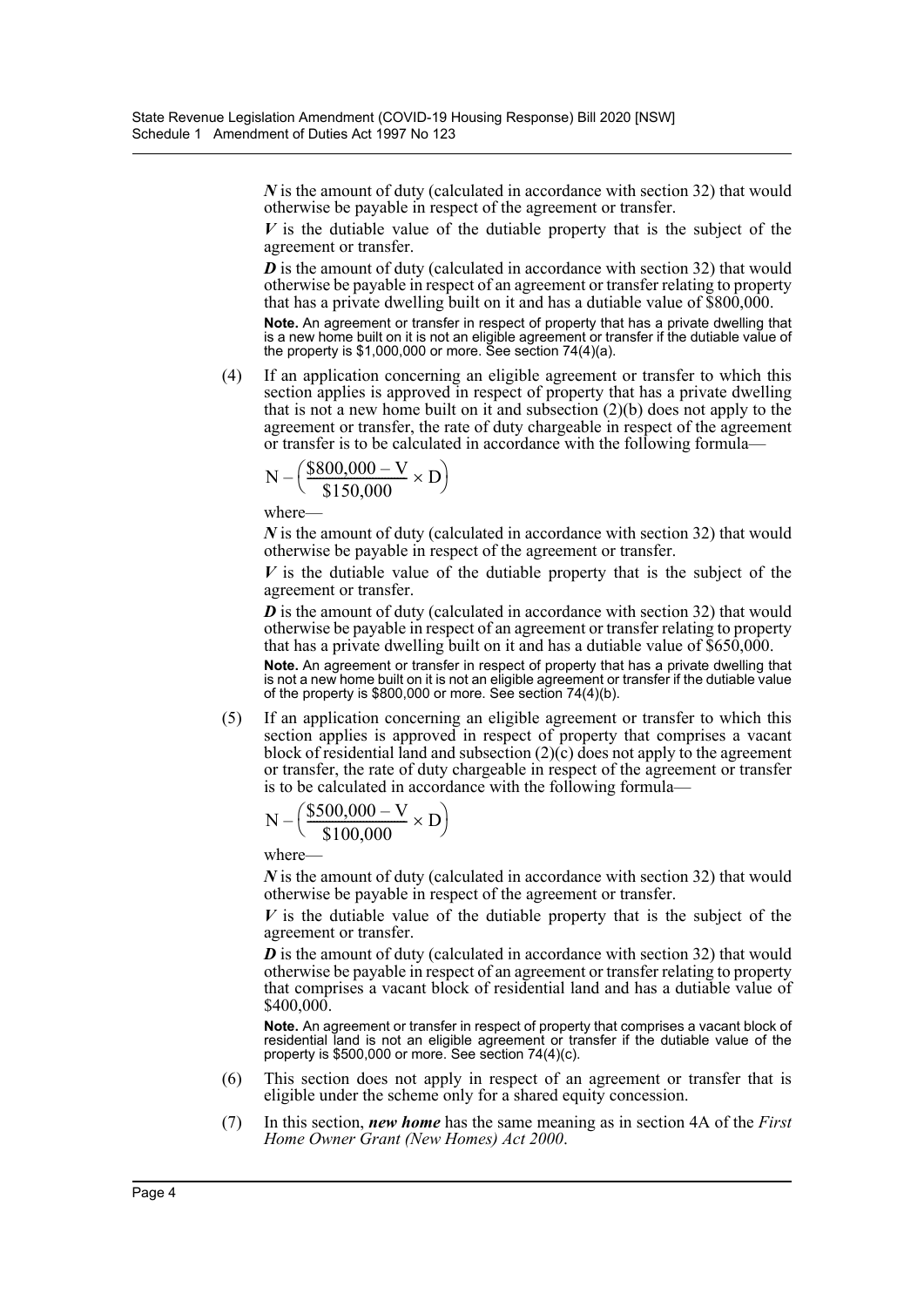#### **[4] Section 78B Special concession for shared equity arrangements**

Insert "or 78AA" after "section 78A" in the definition of *C* in section 78B(3).

### **[5] Section 78B(5)**

Omit "section 78A". Insert instead "sections 78A and 78AA".

## **[6] Section 104ZJB**

Insert after section 104ZJA—

#### **104ZJB Exemption for certain build-to-rent properties transferred to foreign persons**

- (1) An Australian corporation that is the transferee under a transfer of residential-related property is entitled to a refund of surcharge purchaser duty paid by the transferee that is chargeable on the transfer if the Chief Commissioner is satisfied that—
	- (a) the transfer was entered into on or after 1 July 2020 (other than a transfer made in conformity with an agreement for sale or transfer entered into before 1 July 2020), and
	- (b) a building that is taken to be build-to-rent property under section 9E of the *Land Tax Management Act 1956* has been constructed on the land concerned by the transferee or a related body corporate after completion of the transfer to the transferee, and
	- (c) the corporation has become entitled under that section to a reduction in the value of land.
- (2) The amount of the refund to which a transferee is entitled under this section is the amount that is determined in accordance with an order made by the Treasurer for the purposes of this section and published in the Gazette.
- (3) The amount of the refund may be the full amount of duty paid or a lesser amount (as determined in accordance with the order).
- (4) The Chief Commissioner may approve a person as an exempt transferee for a particular transfer or class of transfers if the Chief Commissioner is of the opinion that the person is likely to become entitled under this section to a refund of the full amount of surcharge purchaser duty chargeable on a transfer to which the approval applies.
- (5) No surcharge purchaser duty is chargeable on a transfer of residential-related property if the transferee under the transfer is approved as an exempt transferee for the transfer at the time liability for duty would otherwise have arisen.
- (6) The approval of a person as an exempt transferee is subject to the following provisions—
	- (a) an approval may be given subject to conditions and the approval operates subject to any such conditions,
	- (b) the conditions of an approval may be varied by the Chief Commissioner at any time by notice to the person,
	- (c) an approval remains in force until it is revoked and can be revoked by the Chief Commissioner at any time by notice to the person,
	- (d) the revocation of an approval can be backdated to extend to a transfer in respect of which liability for surcharge purchaser duty would (but for the approval) have arisen before the revocation is notified (an *exempted transfer*),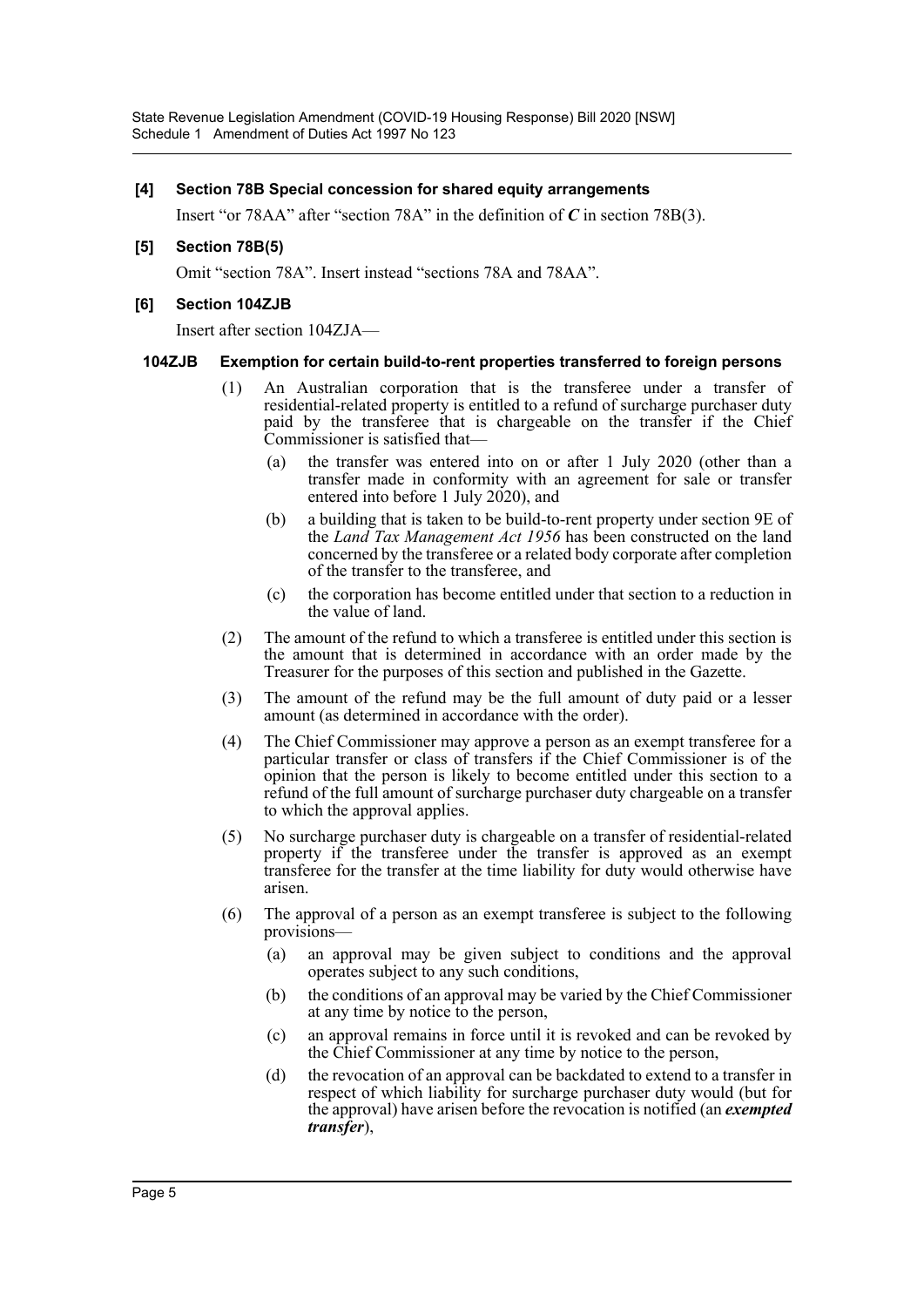- (e) if the revocation of an approval is backdated to extend to an exempted transfer, surcharge purchaser duty is payable and is to be assessed or reassessed as if the approval had never applied to the transfer and as if liability for duty arose when revocation of the approval was notified.
- (7) Without limiting subsection (6), if, after an exemption under this section has been applied in relation to a transfer, the land concerned is subdivided or the ownership of the land is otherwise divided within 15 years of that application—
	- (a) the approval of the relevant person as an exempt transferee is revoked, and
	- (b) that revocation of an approval is backdated to extend to the transfer in respect of which liability for surcharge purchaser duty would (but for the approval) have arisen, and
	- (c) surcharge purchaser duty is payable and is to be assessed or reassessed as if the approval had never applied to the transfer and as if liability for duty arose when the land was subdivided or the ownership of the land was otherwise divided.
- (8) Surcharge purchaser duty may be refunded under this section only if an application for the refund is made within 12 months after the owner of the land concerned first became entitled under section 9E of the *Land Tax Management Act 1956* to a reduction in the value of the land and no later than 10 years after completion of the transfer of the residential-related property to the Australian corporation.
- (9) If, after a refund under this section has been paid in relation to a transfer and the land concerned is subdivided or the ownership of the land is otherwise divided within 15 years of that payment—
	- (a) the entitlement to the refund is terminated, and
	- (b) that termination is backdated to extend to the transfer in respect of which liability for surcharge purchaser duty would (but for this section) have arisen, and
	- (c) surcharge purchaser duty is payable and is to be assessed or reassessed as if the refund had never been paid to the transferee and as if liability for duty arose when the land was subdivided or the ownership of the land was otherwise divided.
- (10) For the purposes of section 9(3)(c) of the *Taxation Administration Act 1996*, any reassessment under this section is authorised to be made more than 5 years after the initial assessment.
- (11) This section does not apply to a transfer of residential-related property that is a surcharge duty transaction referred to in section  $104L(1)(b)$  except an agreement for the sale or transfer of residential-related property.
- (12) In this section— *Australian corporation* means a corporation that is incorporated or taken to be incorporated under the *Corporations Act 2001* of the Commonwealth.

#### **[7] Schedule 1 Savings, transitional and other provisions**

Insert at the end of the Schedule—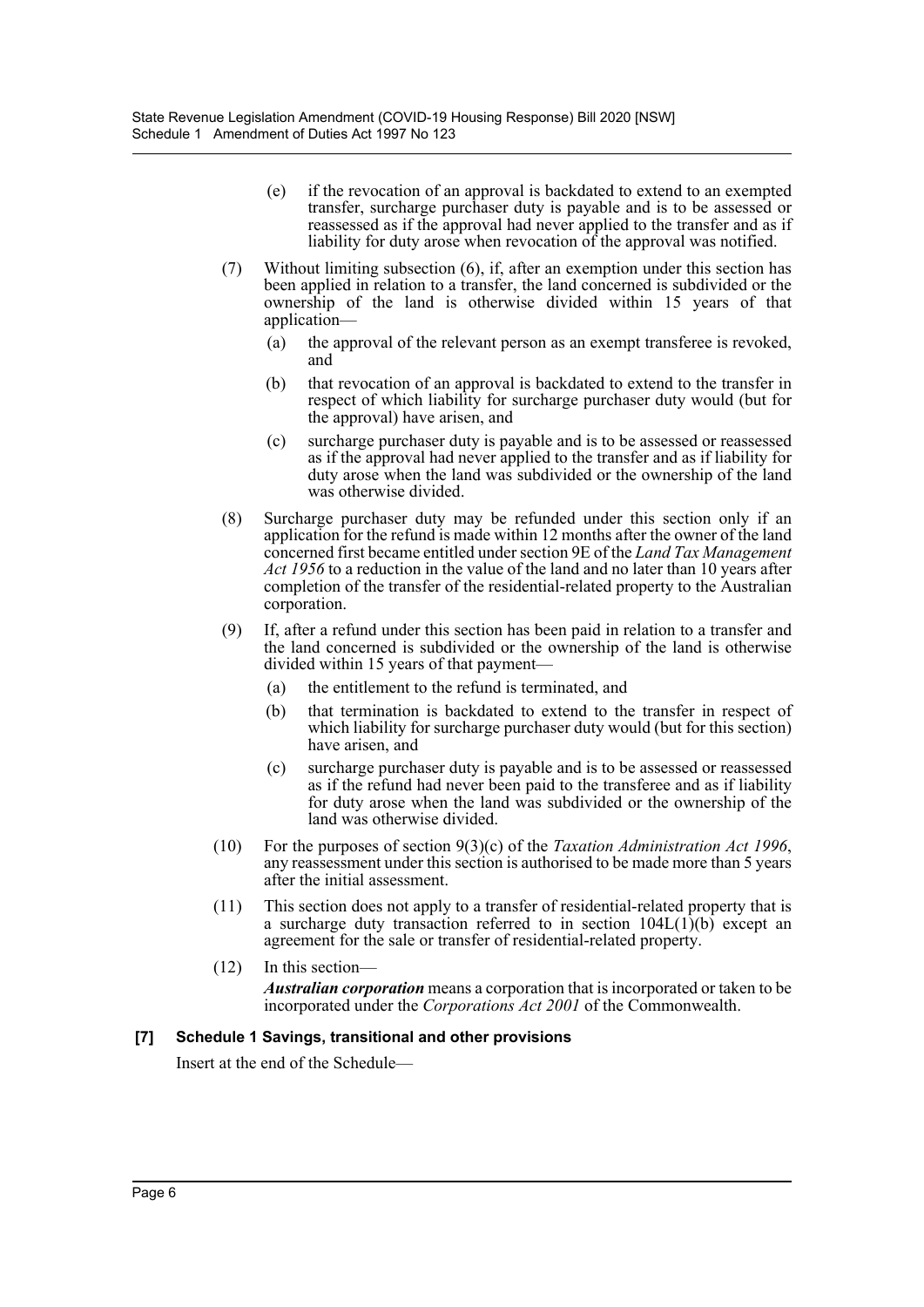# **Part 52 Provisions consequent on enactment of State Revenue Legislation Amendment (COVID-19 Housing Response) Act 2020**

## **144 Replacement agreements**

- (1) An agreement for sale or transfer entered into on or after 1 August 2020 that replaces an agreement made before that date (an *earlier agreement*) is taken, for the purposes of sections 74(4) and 78AA of this Act, as inserted by the *State Revenue Legislation Amendment (COVID-19 Housing Response) Act 2020*—
	- (a) to have been made on the date the earlier agreement was made, and
	- (b) to have a commencement date that is the date the earlier agreement was made.
- (2) An agreement replaces another agreement if the Chief Commissioner is satisfied the agreement made at the earlier date was an agreement for the same land or substantially similar land.

#### **Explanatory note**

Items [1]–[5] of the proposed amendments provide for an increase in duty concessions available under the First Home Buyers Assistance scheme for certain agreements and transfers that are entered into during the period beginning on 1 August 2020 and ending on 31 July 2021.

Item [6] provides for refunds and exemptions from surcharge purchaser duty on transfers of residential land to a foreign transferee when the transferee is an Australian corporation and—

- (a) a building taken to be a build-to-rent property has been constructed on the land concerned by the corporation or a related body corporate, and
- (b) the corporation has become entitled under proposed section 9E of the *Land Tax Management Act 1956* to a reduction in the value of land (to be inserted into that Act by Schedule 3 to this Bill).

Item [7] is a savings and transitional provision.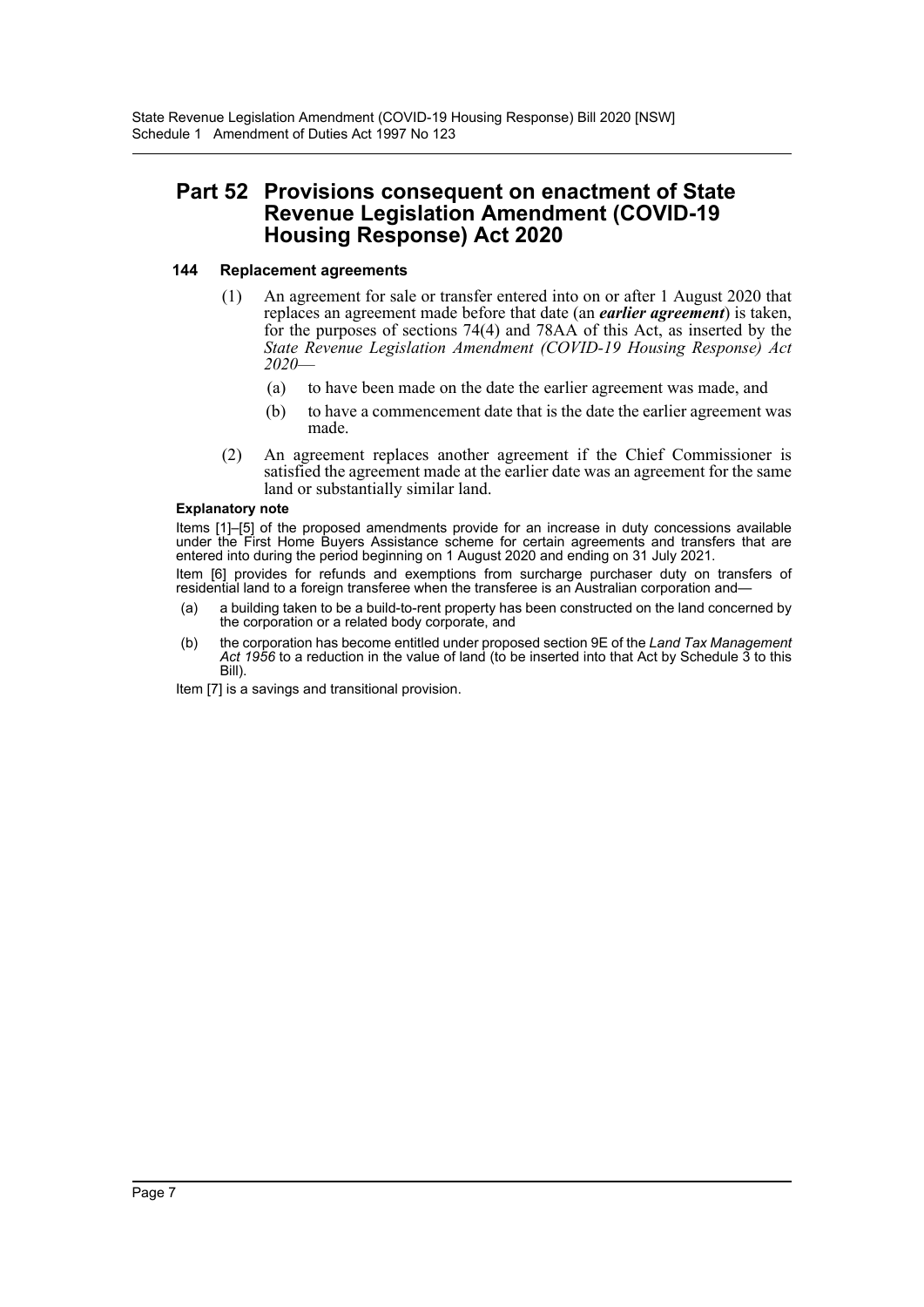# <span id="page-8-0"></span>**Schedule 2 Amendment of Land Tax Act 1956 No 27**

### **Section 5CA**

Insert after section 5C—

### **5CA Surcharge land tax—build-to-rent properties owned by foreign persons**

- (1) An Australian corporation is entitled to a refund of an amount of surcharge land tax paid by the corporation in respect of residential land owned by the corporation at midnight on 31 December in a year (the *taxing date*), commencing with midnight on 31 December 2020 and ending with midnight on 31 December 2039, if the Chief Commissioner is satisfied that—
	- (a) a building that is taken to be build-to-rent property under section 9E of the Principal Act has been constructed on the land concerned by the corporation or a related body corporate (whether before or after the taxing date), and
	- (b) the corporation is entitled under that section to a reduction in the value of land.
- (2) The amount of the refund to which an Australian corporation is entitled under this section is the amount that is determined in accordance with an order made by the Treasurer for the purposes of this section and published in the Gazette.
- (3) The amount of the refund may be the full amount of surcharge land tax paid or a lesser amount (as determined in accordance with the order).
- (4) The Chief Commissioner may approve a foreign person as an exempt person for particular land if the Chief Commissioner is of the opinion that the person is likely to become entitled under this section to a refund of the full amount of surcharge land tax payable by the person in respect of the land for a land tax year.
- (5) A foreign person is exempt from liability to pay surcharge land tax in respect of the particular land for a land tax year if the person is approved as an exempt person for the land for that land tax year.
- (6) The approval of a foreign person as an exempt person under this section is subject to the following provisions—
	- (a) an approval may be given for one or more land tax years and can be given for a land tax year before or after the end of the land tax year,
	- (b) an approval may be given subject to conditions and the approval operates subject to any such conditions,
	- (c) the conditions of an approval may be varied by the Chief Commissioner at any time by notice to the person,
	- (d) an approval can be revoked by the Chief Commissioner at any time by notice to the person,
	- (e) the revocation of an approval can be backdated to extend to a tax year in respect of which the exemption conferred by the approval has already been applied, in which case surcharge land tax is payable and is to be assessed or reassessed as if the approval had never applied in respect of that tax year.
- (7) Without limiting subsection (6), if, within the period of 15 years after this section first applied in relation to surcharge land tax, the land concerned is subdivided or the ownership of the land is otherwise divided—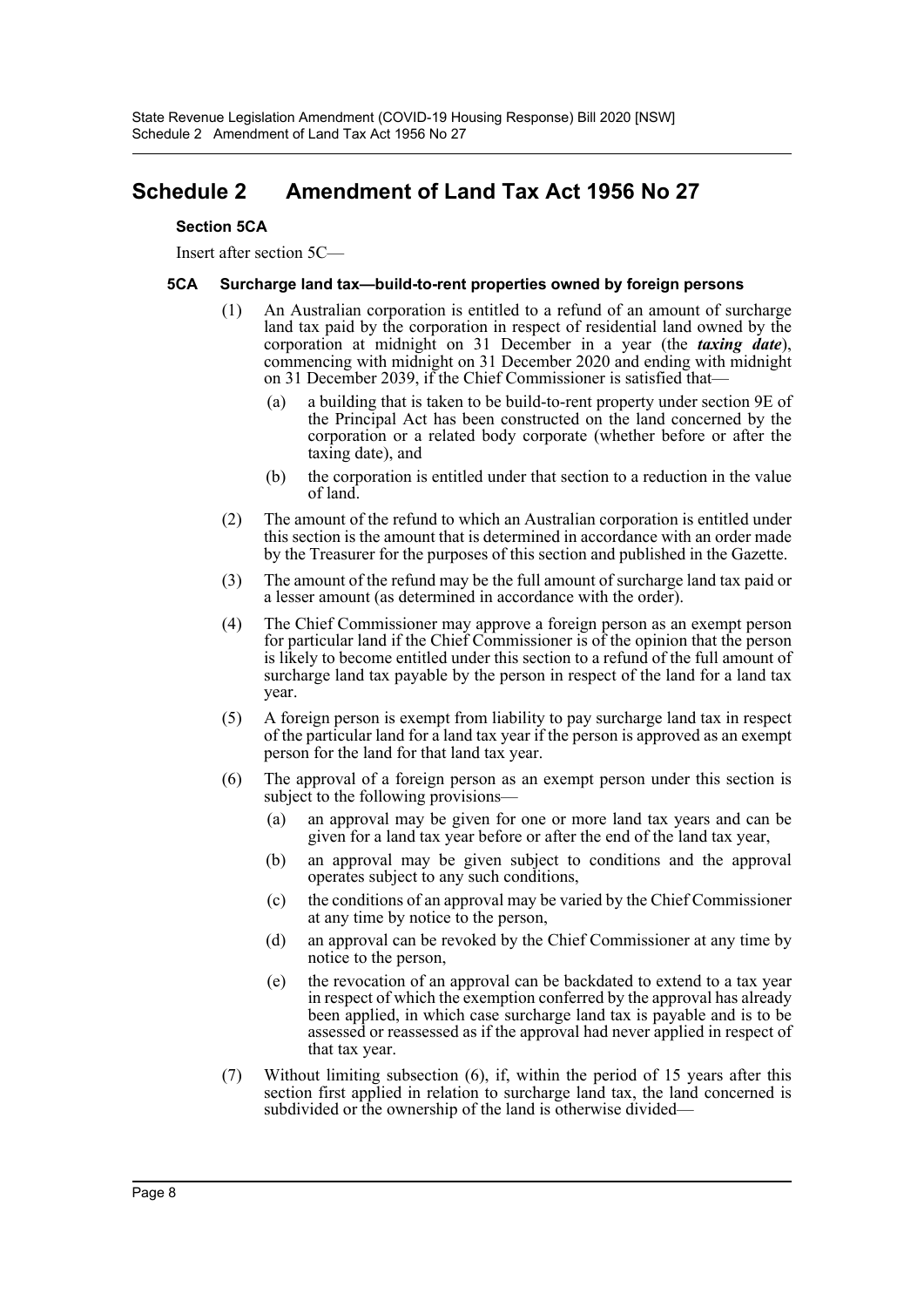- (a) the person whose surcharge land tax has been refunded or liability to pay the surcharge land tax has been exempted in accordance with this section must, within 1 month, inform the Chief Commissioner of the date on which the land was subdivided or the ownership of the land was otherwise divided, and
- (b) liability for surcharge land tax in respect of the following years is to be reassessed as if this section had not applied to the person—
	- (i) the year in which the land is subdivided or the ownership of the land is otherwise divided,
	- (ii) each preceding year in which a person's liability to pay surcharge land tax was assessed in accordance with this section, but not more than 15 preceding years, and
- (c) the subdivision or division is taken to be a tax default for the purposes of Part 5 of the *Taxation Administration Act 1996*.
- (8) Surcharge land tax for a land tax year may be refunded under this section only if an application for the refund is made—
	- (a) within 12 months after the owner of the land concerned became entitled to the refund, and
	- (b) not later than 10 years after the land tax year concerned.
- (9) For the purposes of section 9(3)(c) of the *Taxation Administration Act 1996*, any reassessment under this section is authorised to be made more than 5 years after the initial assessment.
- (10) In this section—

*Australian corporation* means a corporation that is incorporated or taken to be incorporated under the *Corporations Act 2001* of the Commonwealth.

*related body corporate* has the same meaning as in the *Corporations Act 2001* of the Commonwealth.

#### **Explanatory note**

The proposed amendment provides for refunds and exemptions from surcharge land tax payable on residential land owned by a foreign person that is an Australian corporation if—

- (a) a building taken to be a build-to-rent property has been constructed on the land concerned by the corporation or a related body corporate, and
- (b) the corporation has become entitled under proposed section 9E of the *Land Tax Management Act 1956* to a reduction in the value of land (to be inserted into that Act by Schedule 3 to this Bill).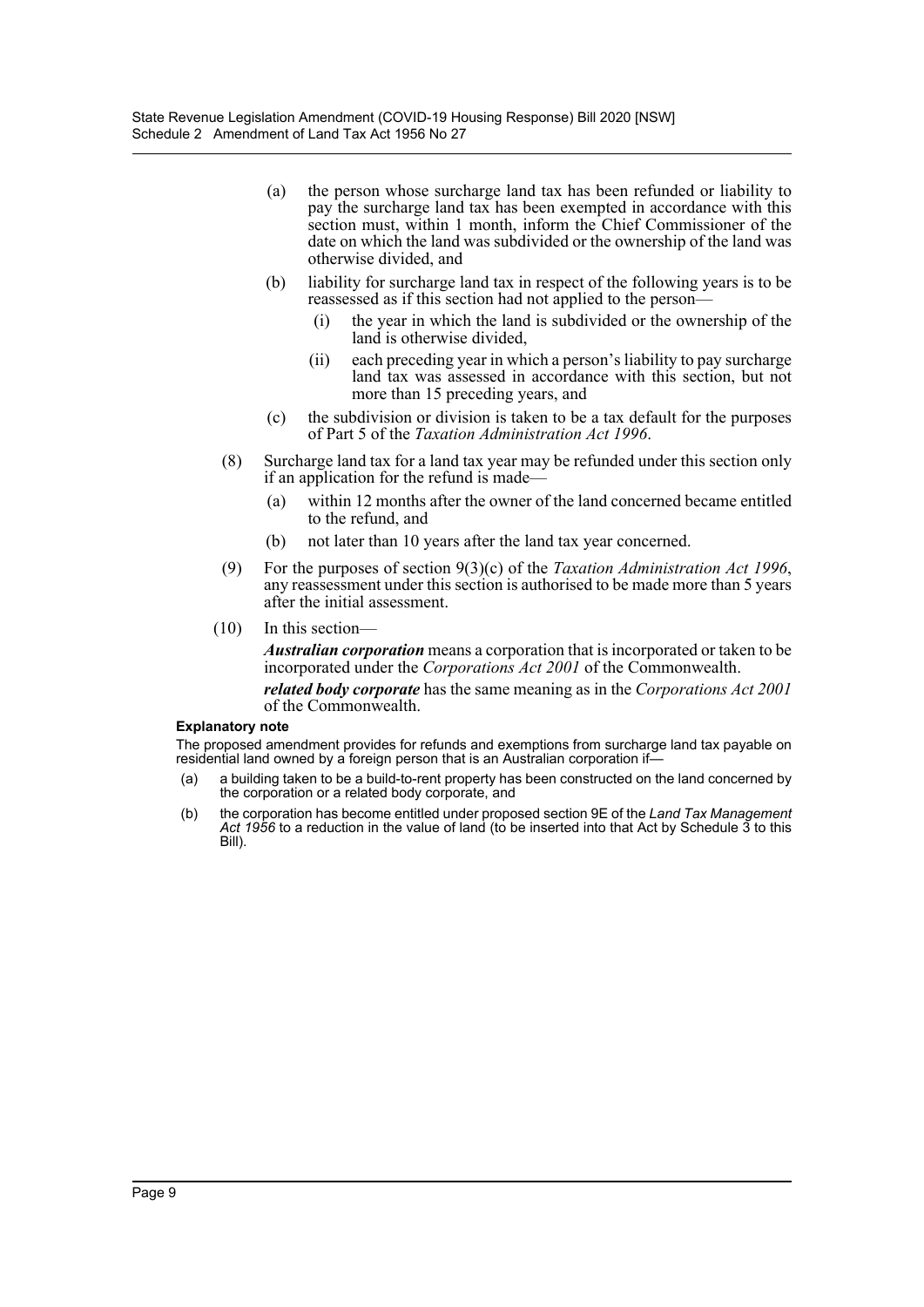## <span id="page-10-0"></span>**Schedule 3 Amendment of Land Tax Management Act 1956 No 26**

## **[1] Section 9AA Average value of land**

Insert "9E," after "9D," in the note to section 9AA(4).

## **[2] Section 9E**

Insert after section 9D—

#### **9E Reduction in land value for certain build-to-rent properties**

- (1) This section applies in respect of land owned by a person at midnight on 31 December in any year (ending with midnight at the end of 31 December 2039). **Note.** Under section 3AL of the *Land Tax Act 1956*, land tax is charged, levied, collected and paid for the period of 12 months commencing on 1 January in the next succeeding year for land owned at midnight on 31 December in any year. So this reduction provision applies until the end of the 2040 land tax year.
- (2) For the purpose of assessing land tax, the land value of a parcel of land is to be reduced by 50% if—
	- (a) a building is situated on the land, and
	- (b) construction of the building commenced on or after 1 July 2020, and
	- (c) the Chief Commissioner is satisfied that a significant proportion of the labour force hours spent on the construction of the building involves or involved work performed by persons whom the Chief Commissioner considers belong to any one or more of the following classes of worker—
		- (i) apprentices or trainees,
		- (ii) long-term unemployed workers,
		- (iii) workers requiring upskilling,
		- (iv) workers with barriers to employment (such as persons with disability),
		- (v) Aboriginal jobseekers,
		- (vi) graduates, and
	- (d) the Chief Commissioner is satisfied that the building is being used and occupied for a build-to-rent property in accordance with guidelines approved by the Treasurer for the purposes of this section, and
	- (e) an application for the reduction is made in accordance with this section.
- (3) The guidelines may include provisions with respect to the following—
	- (a) the circumstances in which a building is taken to be a build-to-rent property, including in relation to the following—
		- (i) the planning or development standards that must be complied with,
		- (ii) the minimum lease conditions that must be offered to tenants of the build-to-rent property,
		- (iii) the minimum scale of a building to qualify as a build-to-rent property,
		- (iv) the nature of the ownership and management of the building and the land on which the building is situated,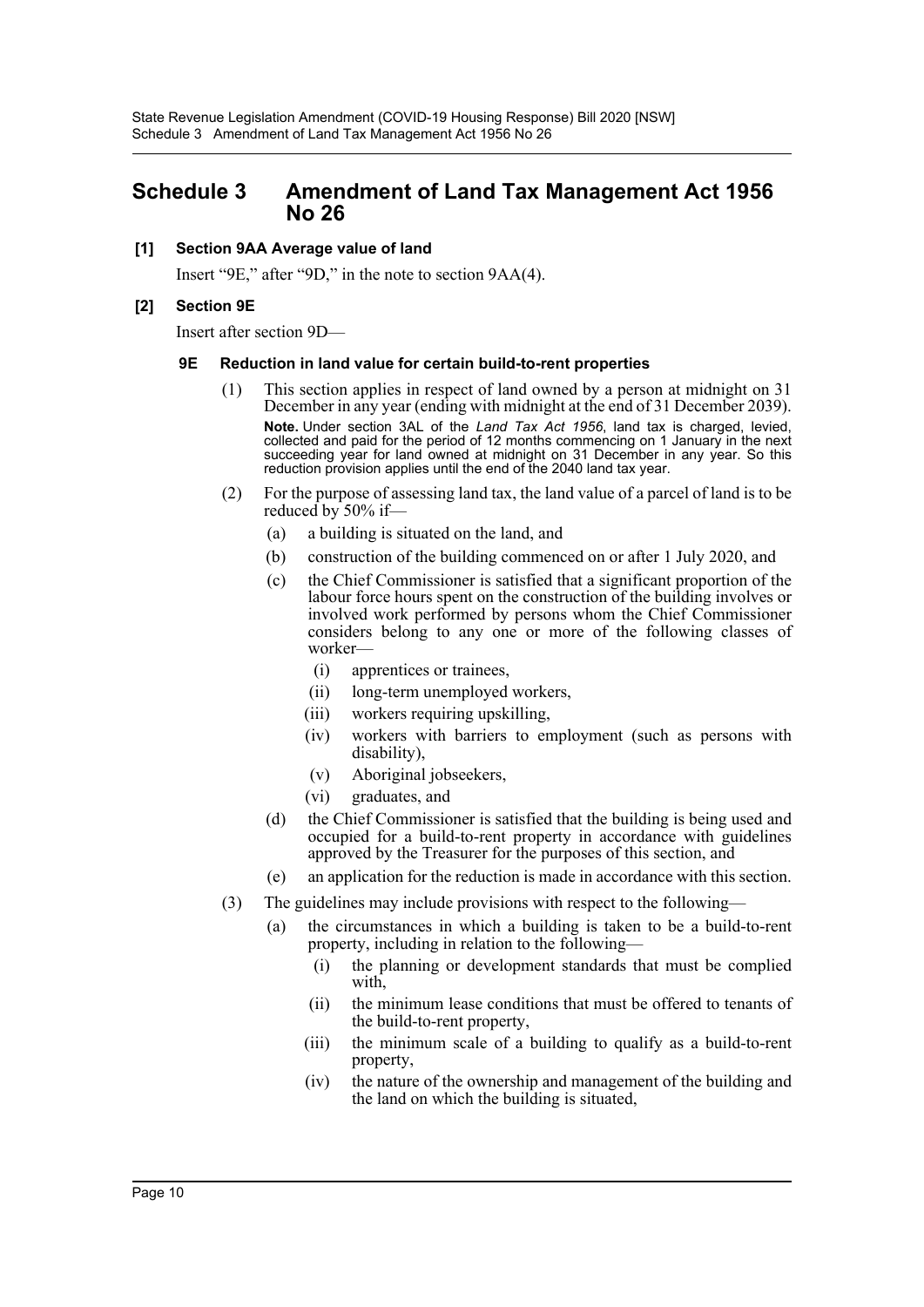- (b) the circumstances in which the applicant is required to give an undertaking to not subdivide the land or otherwise divide the ownership of the land,
- (c) other matters relating to build-to-rent properties and the land on which build-to-rent properties are situated as the Treasurer determines appropriate.
- (4) The guidelines must include policies to promote the development of new affordable housing and social housing in build-to-rent properties.
- (5) Without limiting the other ways in which this section may cease to apply to a person, it ceases to apply to a person if the person breaches an undertaking given as referred to in subsection (3)(b).
- (6) A guideline may—
	- (a) apply generally or be limited in its application by reference to specified exceptions or factors, or
	- (b) apply differently according to different factors of a specified kind, or both.
- (7) If the Chief Commissioner is satisfied that only part of a parcel of land is being used and occupied for a build-to-rent property, the reduction in land value under subsection (2) is to be proportionately decreased in accordance with guidelines approved by the Treasurer for the purposes of this section.
- (8) This section does not apply to an owner of land in respect of a tax year unless—
	- (a) the owner applies to the Chief Commissioner for the reduction, in the form approved by the Chief Commissioner, and
	- (b) the owner furnishes the Chief Commissioner with the evidence that the Chief Commissioner requests for the purpose of enabling the Chief Commissioner to determine whether there is an entitlement to the reduction.
- (9) However, if, within the period of 15 years after subsection (2) first applied to reduce the land value of a parcel of land, the land is subdivided or the ownership of the land is otherwise divided—
	- (a) a person whose liability to pay land tax in respect of the land has been assessed in accordance with this section must, within 1 month, inform the Chief Commissioner of the date on which the land was subdivided or the ownership of the land was otherwise divided, and
	- (b) liability for land tax in respect of the following years is to be reassessed as if subsection (2) had not applied to the person—
		- (i) the year in which the land is subdivided or the ownership of the land is otherwise divided,
		- (ii) each preceding year in which a person's liability to pay land tax was assessed in accordance with this section, but not more than 15 preceding years, and
	- (c) the subdivision or division is taken to be a tax default for the purposes of Part 5 of the *Taxation Administration Act 1996*.
- (10) For the purposes of section 9(3)(c) of the *Taxation Administration Act 1996*, any such reassessment is authorised to be made more than 5 years after the initial assessment.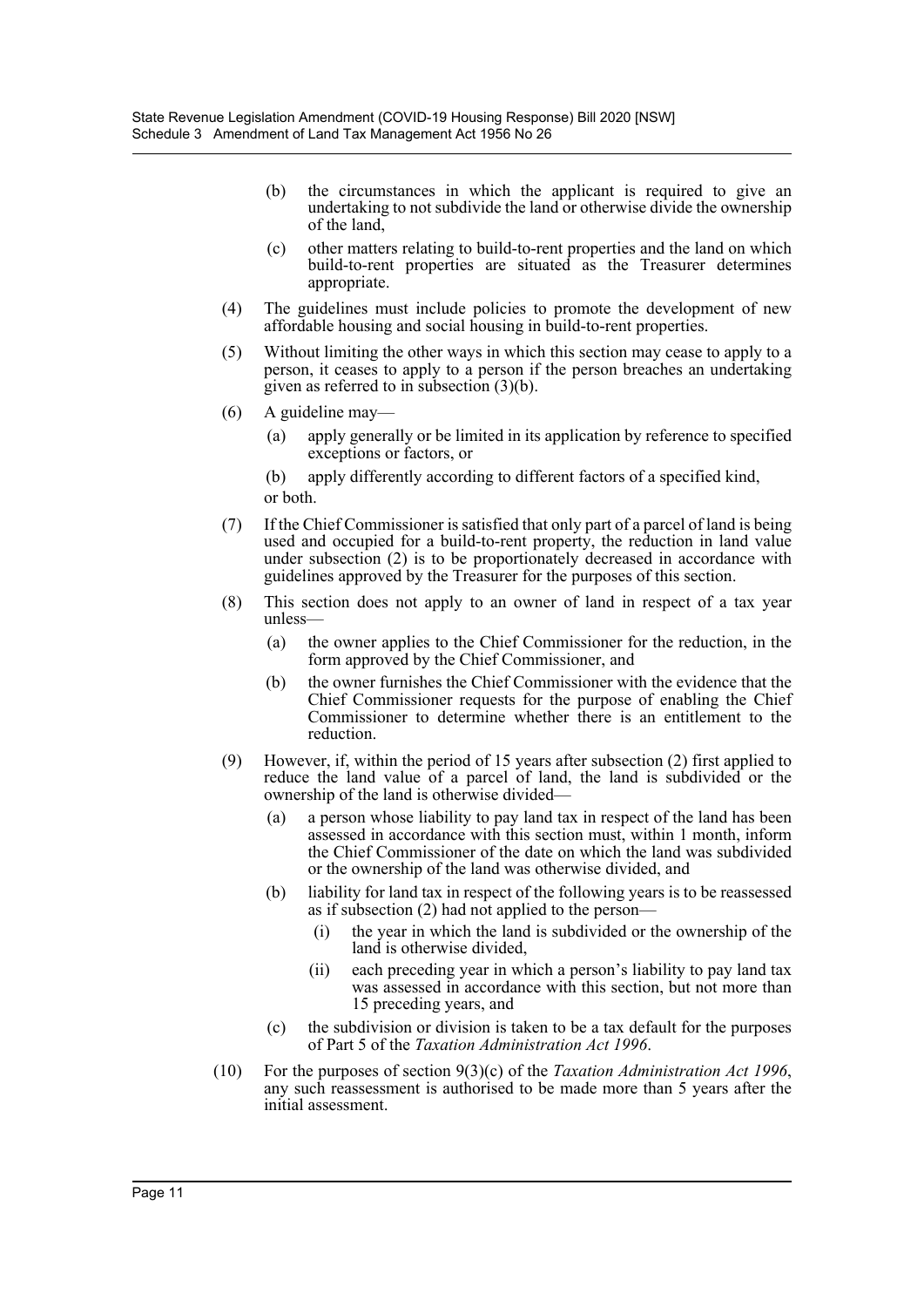- (11) Any reassessment is not a relevant land tax assessment for the purposes of section 35(1)(b) of the *Valuation of Land Act 1916* if it is based on the same land value or average value on which the original land tax assessment was based (before the reduction was made under subsection (2) of this section).
- (12) In this section—

*affordable housing* has the same meaning as in the *Environmental Planning and Assessment Act 1979*.

*social housing* means residential accommodation provided by a social housing provider within the meaning of the *Residential Tenancies Act 2010*.

#### **Explanatory note**

The proposed amendments provide that, for the purpose of assessing land tax, the land value of a parcel of land is to be reduced by 50% if a building is situated on the land that constructed after 1 July 2020 as a build-to-rent property as determined in accordance with guidelines approved by the Treasurer.

The proposed amendments also provide that if, within the period of 15 years after the first reduction of land value under the proposed section, the land is subdivided or the ownership of the land is otherwise divided, liability for land tax in respect of that year, and in each of the preceding 15 years in which a person's liability to pay land tax was reduced, is to be reassessed as if the reduction in land value had not applied to the land.